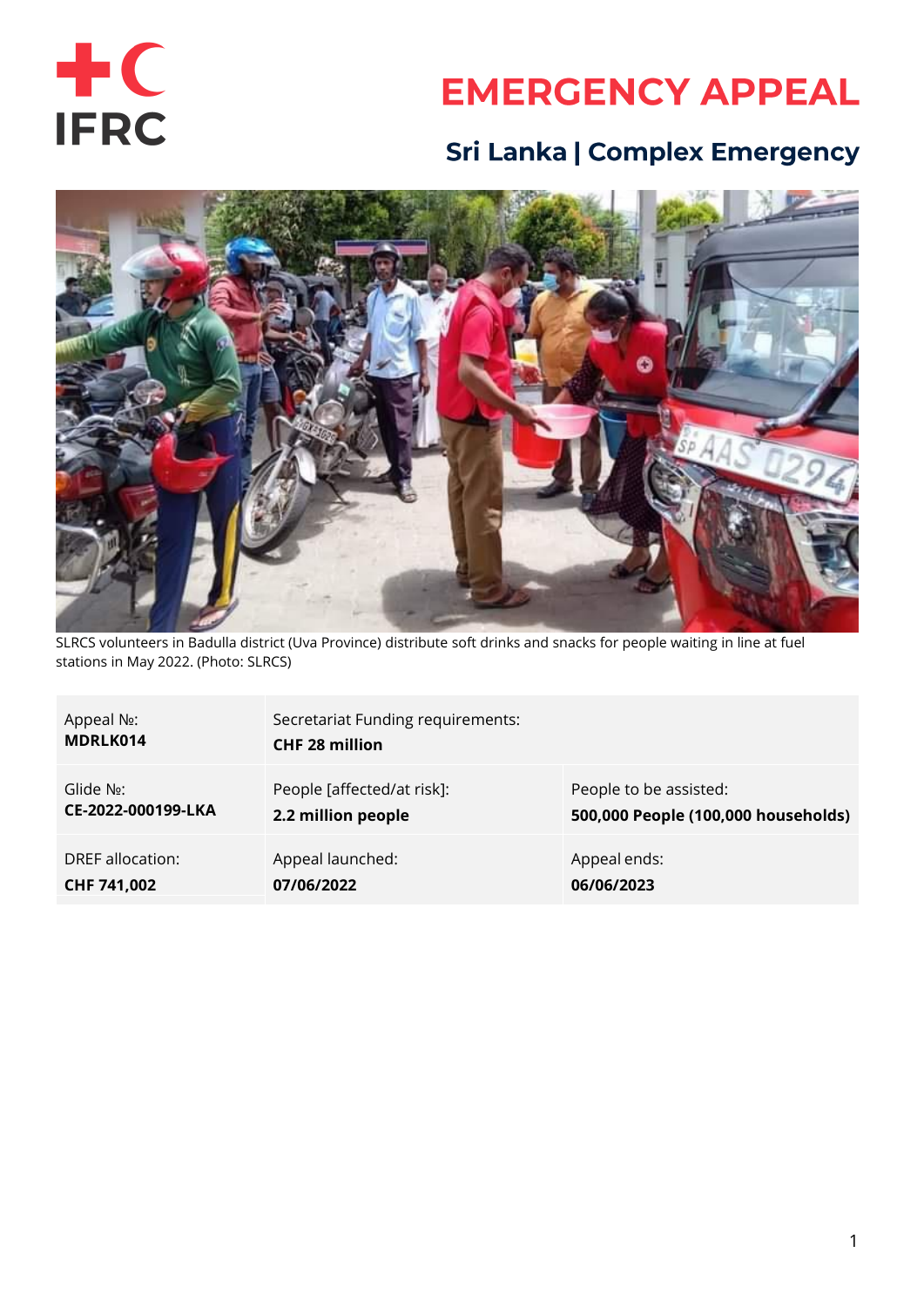## **SITUATION OVERVIEW**

An economic crisis and a ban on synthetic fertiliser in Sri Lanka, which has been developing since March 2020 during the COVID-19 pandemic, has sparked civil unrest and food insecurity. The pandemic, with all its containment measures, resulted in the rapid decline in foreign currency income primarily through Sri Lanka's adversely impacted tourism sector, worker and diaspora remittances, foreign direct investment (FDI) flows and world trade.

To save its foreign currency reserves, the Government of Sri Lanka (GoSL) limited the import of essential items. Protests erupted due to the resulting shortages and sharp increase in food prices including milk, dhal/lentils, locally produced vegetables, rice, bread, wheat flour, cooking gas, fertiliser and fuel. Medications and medical consumables were also in short supply.

In the first quarter of 2022, GoSL was unable to import the required quantity of petroleum products such as diesel, petrol, coal, and other hydrocarbons used in thermal power plants. This resulted in long power cuts (even 13 hours a day), long queues at fuel and cooking gas stations for days and disrupted schedules for public transport services. The cumulative fuel price increase was 170 per cent from the March-May 2022 period. In addition, the shortage of essential food and non-food household items continued to deteriorate. The government's last recorded annual inflation rate was 21.5%. However, John's Hopkins University estimates that Sri Lanka's actual annual inflation is as high as 132% as of March 2022.

Since the GoSL decided to limit the import of nonorganic fertiliser in January 2022, homegrown agricultural product inflation increased to 24.7 per cent in February 2022, due to production shortages. By April 2022, food inflation in the country increased to 45.1 per cent from 29.5 per cent in March 2022.

The shortages in food, fuel, and medicine turned months of peaceful protests into violence which killed 10 people and injured more than 250 by May 2022. Forty-five buses were burnt and nearly 150 properties mainly belonging to ruling party parliamentarians were destroyed. Sri Lanka's president declared a state of emergency on 6 May 2022, the second time in a span of five weeks.



Protests have continued to take place sporadically, also after a new prime minister was appointed on 12 May 2022 to lead the government.

#### **Humanitarian impacts of the crisis**

Severe food shortages are expected in the coming months as food production dropped approximately 50 per cent during the last season (Maha cultivation season September 2021- March 2022) and more than 50 per cent of commercial farmers have stopped cultivation in the current season (Yala season, May-August 2022) due to non-availability of fertiliser and fuel to operate their equipment. This sharp decline in agricultural production has resulted in rapid price increases for staple food items like rice and vegetables, which directly impact the household economy and food security of the most vulnerable.

According to a World Food Programme (WFP) rapid assessment, an estimated 38 per cent of people are already facing moderate to severe food insecurity. The most affected are the estate sector households in both rural and urban areas. Based on a household analysis, female-headed and irregular income households are most likely to be classified as food insecure.

Household access to food has been limited and there has been a significant and rapid deterioration in the Food Consumption Score. While 91 per cent of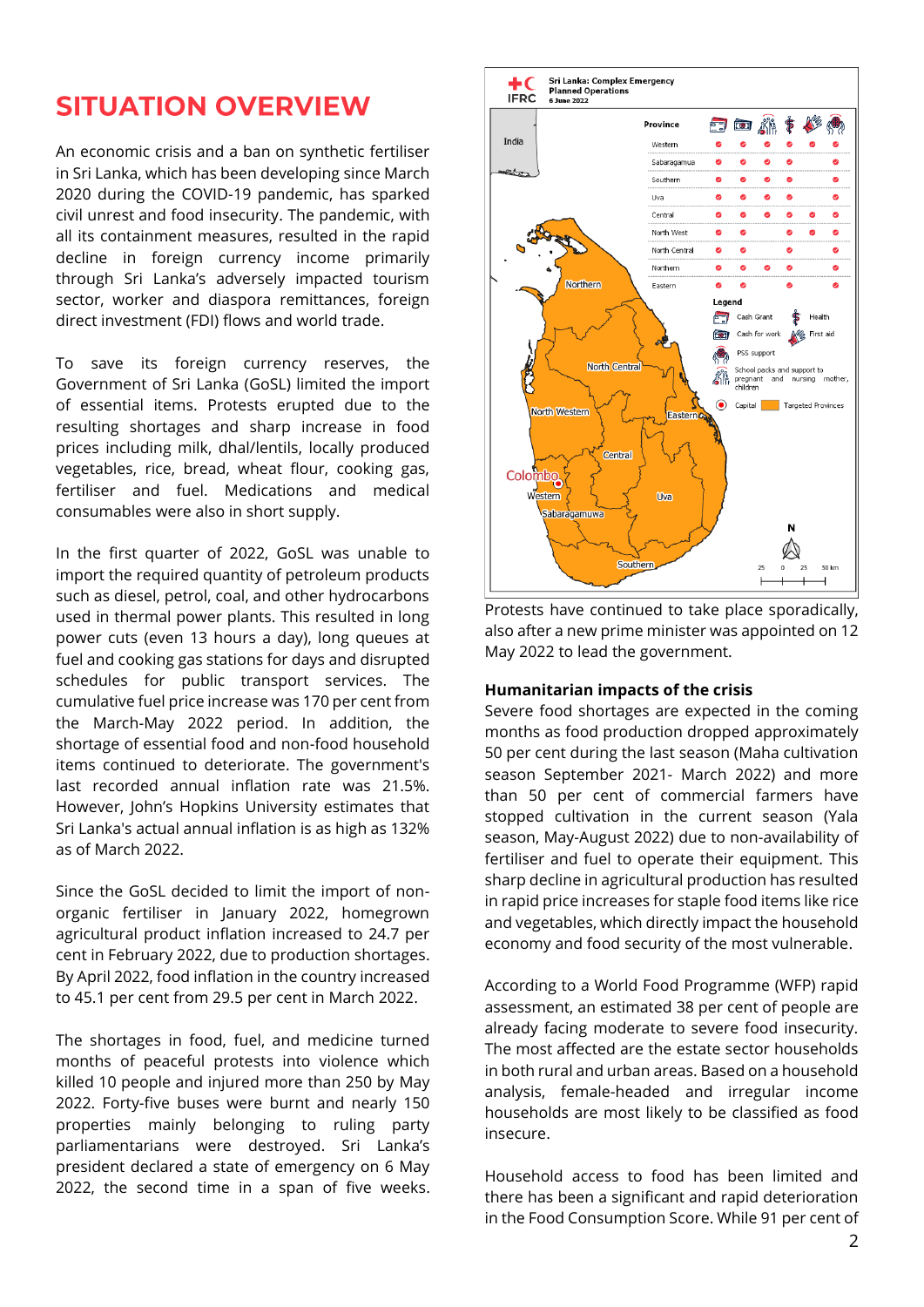people had an acceptable Food Consumption Score in 2021, over 40 per cent of those now surveyed by WFP had an unacceptable score.

Due to unaffordability, households are consuming less food products such as meat, eggs, vegetables, and fruits. Households are also buying less but buying more often on credit, and they limit portion sizes especially for adults, in order to save food for children. Only 14 per cent of households are not applying a food related coping strategy or use a low stress coping strategy.

Over a third of households in urban and rural areas are applying emergency coping strategies, such as withdrawing children from school, migrating to other areas in search of employment and selling houses or land. Families in the estate sector are widely adopting coping strategies and more severe measures to deal with food shortages. Rural households with access to land for home gardening or that cultivate commercially are likely better able to maintain adequate levels of food consumption and dietary diversity than urban and estate sector households.

The lack of fuel has affected the income of staff employed in the transportation sector as well as the capacity of fishing communities, for example, to operate their fishing boats which they depend on for sustenance. The suspension of routine surgeries was reported in four major hospitals due to a shortage of medical supplies, medicines, and 10-13 hours-long power cuts. Daily labourers have lost their incomes due to shortages in construction materials and other resources in addition to having to spend their days in queues for essential commodities.

Key humanitarian impacts due to the ongoing crisis:

• Civil unrest and violence resulting in injuries, hospitalisations, property damage and arrests.

- Loss of livelihoods, particularly by urban and rural daily wage earners, who consequently face food insecurity due to the sudden loss in income and high price increases of essential food and household items; by fishing communities which do not have fuel to operate their fishing boats; and farmers who lack fertilisers and are hit by sharp price increases in agricultural inputs.
- A severe food insecurity crisis is looming across the country while certain food supplements for children and nursing mothers, such as milk powder, fresh milk and Thriposha (an additional food rich in nutrients) are not available.
- Children's education is affected due to power cuts, inadequate public transport, and the lack of stationery items.
- Days spent in the hot sun and rain waiting in long queues without drinking water, food and sanitation is resulting in deaths and hospitalisations.
- The multiple challenges and increased burdens are having a detrimental effect on people's mental well-being.
- The shortage of consumables in the country and sharp decline in agricultural production has resulted in rapid price increases in staple food items like rice and vegetables.



Low-income communities in Colombo wait at a fuel station in May 2022 to buy kerosene to be used as a substitute for cooking gas. (Photo: SLRCS)

## **TARGETING**

While the nationwide crisis is impacting the entire population of 22 million people in Sri Lanka, the vulnerable below the poverty line, which consists of **2.2 million people** (a projected 10-11 per cent of the population in 2022, or approximately 500,000 households)<sup>1</sup> are the most affected by the loss of livelihoods, shortages of essential items and resulting high price increases.

<sup>&</sup>lt;sup>1</sup> [World Bank Overview,](https://www.worldbank.org/en/country/srilanka/overview#1) updated in April 2022.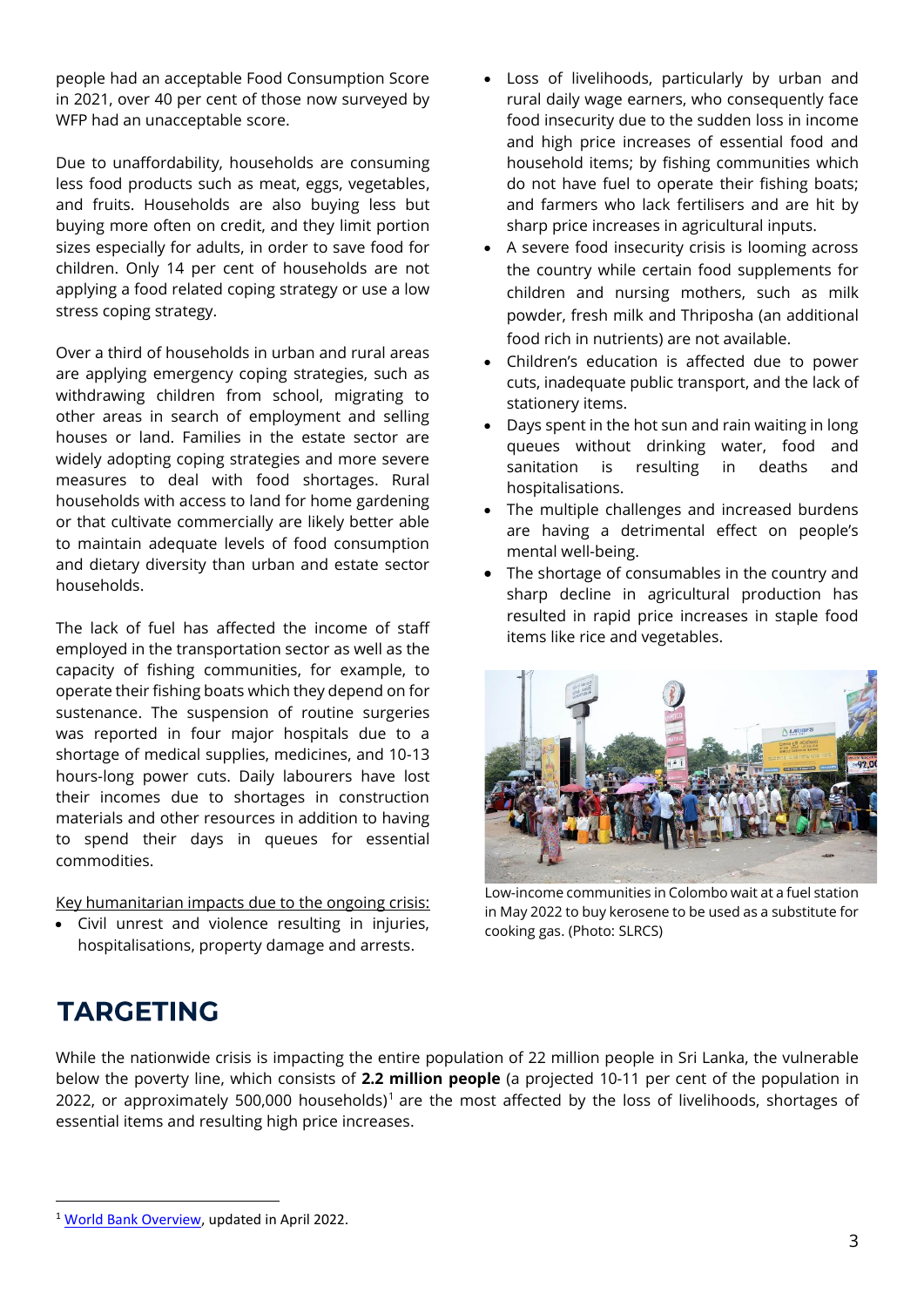The Sri Lanka Red Cross Society (SLRCS) is looking to support **500,000 people/100,000 households** with livelihood and basic needs support, safe drinking water and hygiene support. The SLRCS will focus on the most vulnerable households of farmers in Northern, North Central, Central, Uva, Sabaragamuwa, Eastern, Southern and Northwestern provinces, low-income fishermen in the coastal districts and irregular income labourers in Western province. The SLRCS will also support the health sector with in-kind medications sourced through partners and distributed through health facilities in coordination with the Ministry of Health (MoH).

The most vulnerable people will be targeted, including those with disabilities, the elderly, single/female headed households, and young mothers. Assessments will also identify potentially affected populations expected to suffer due to the escalating situation, and consideration will be given to the needs of these groups.

## **PLANNED OPERATIONS**

Through this Emergency Appeal, the International Federation of Red Cross and Red Crescent Societies (IFRC) aims to support the SLRCS in responding to the civil unrest/food insecurity. The IFRC's response strategy will address the immediate needs of the most vulnerable populations affected by the civil unrest and food insecurity and will focus on the following sectors:



#### Integrated assistance *(Shelter, Livelihoods and Multi-purpose Cash)*



Support the livelihoods and basic needs of vulnerable low income urban, fishing, and rural  $\boxtimes$ households through cash and/or in-kind assistance per feasibility, including home gardening with technical support and resources.

Support will be provided to households with pregnant and nursing mothers, children with malnourished conditions through the provision of nutritional dry rations.

School packs will be distributed to children in the most vulnerable households and economically disadvantaged families in the poorest districts of the country.



 $\boxtimes$ 

 $\boxtimes$ 

Health & Care including Water, Sanitation and Hygiene (WASH) (*Mental Health and psychosocial support / Community Health*)

SLRCS volunteers will provide first aid and psychosocial support in protest and queueing areas and per need. In-kind medication donations are being sought from partners and distributed to health facilities in coordination with the MoH. Safe drinking water will also be provided at the queuing and protest areas by placing water tanks refilled by the SLRCS. Menstrual hygiene awareness raising and sanitary napkins will be provided to underprivileged schools with teenage girl students.



#### Protection and Prevention

#### (*Protection, Gender and Inclusion (PGI), Community Engagement and Accountability)*

Training will be provided for volunteers on sex and gender-based violence, and volunteers will be deployed based on need. Movement-wide commitments and minimum actions for CEA will be mainstreamed into operations as much as possible, including consultations and feedback mechanisms.

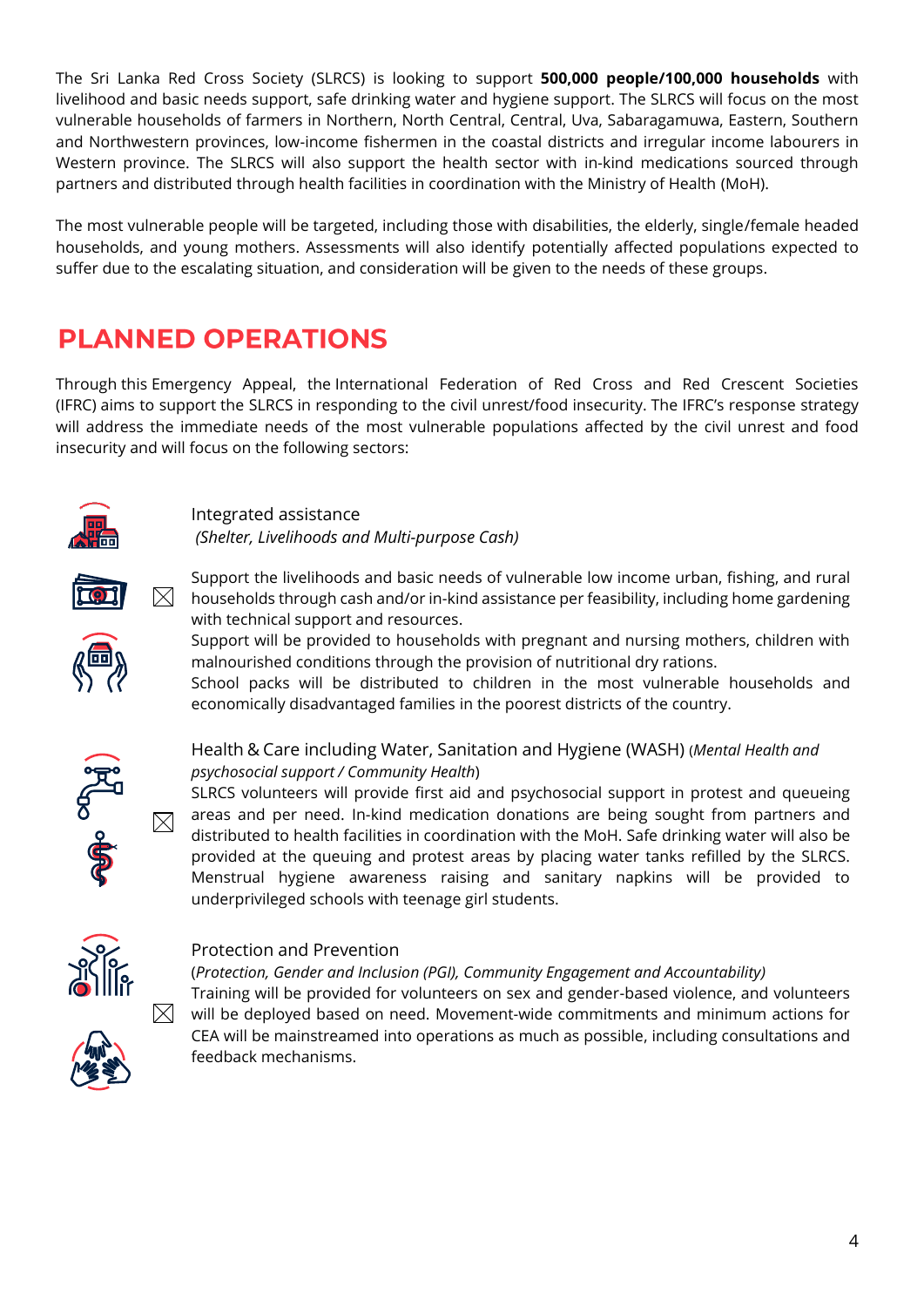## **Enabling approaches**

 $\boxtimes$ 

 $\boxtimes$ 

 $\boxtimes$ 

The sectors outlined above will be supported and enhanced by the following enabling approaches:



Coordination and partnerships

Coordination and engagement with the UN system and private sector.



Secretariat services IFRC coordination and technical support to ensure a coordinated Federation-wide response.



National Society Strengthening Strengthening the capacity of district branches and the SLRCS headquarters per operational needs.

The planned response reflects the current situation and is based on the information available at the time of this Emergency Appeal launch. Details of the operation will be updated through the Operational Strategy to be released in the upcoming days. The Operational Strategy will also provide further details on the Federation-wide approach which includes response activities of all contributing Red Cross and Red Crescent National Societies, and the Federation-wide funding requirement.

## RED CROSS RED CRESCENT PRESENCE IN COUNTRY

## **Sri Lanka Red Cross Society**



The SLRCS has been closely monitoring the situation, mindful of its sensitive nature and the safety of staff and volunteers. The headquarters has maintained close communications with the branches discussing options, preparedness, and contingencies. The governing board met to determine a possible mode of intervention at the outset in April. On 10 April, the SLRCS Colombo branch deployed trained first aid volunteers to provide their services close to the protests. The National Society will ensure its adherence to the fundamental principles of the Movement to guarantee safer access.

The SLRCS maintains 25 branches in all districts of the country. Over 100 staff and 6,000 active volunteers are trained in disaster response and capable of providing relief in times of disasters/emergencies. National Disaster

Response Teams (NDRT), Branch Disaster Response Teams (BDRT) and Divisional Disaster Response Teams (DDRT) are available at the national, district and divisional levels. The SLRCS also has trained disaster response teams specialised in water safety, which has 150 active members. These members are well-trained in life-saving techniques to assist rescue operations in times of need. Trained first aid volunteers are available in all districts, ready for immediate deployment at the time of disasters for life-saving purposes. The SLRCS has a pool of 25 Cash and Voucher Assistance (CVA) trained persons, who could be deployed to set up and assist implementation of CVA activities.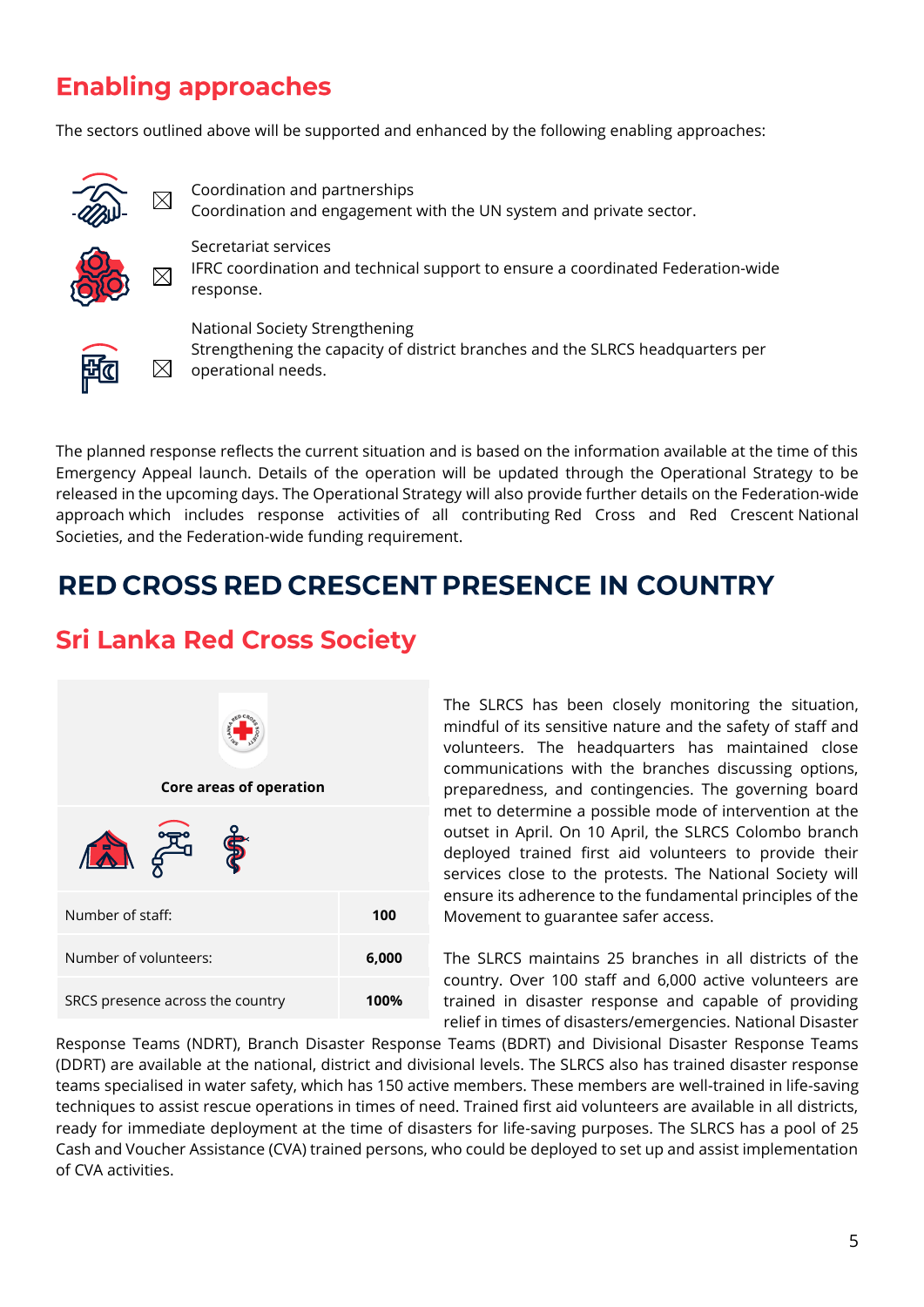#### **IFRC Membership coordination**

There is currently no Participating National Society presence in Sri Lanka. However, the SLRCS is implementing programmes supported by the Red Cross Society of China through the Embassy of the People's Republic of China, while the Qatari Red Crescent expressed interest and others have shown tentative interest in pledging support. The Singapore Red Cross has pledged support to the SLRCS bilaterally or multilaterally. The IFRC is launching this Emergency Appeal on behalf of the SLRCS and will be coordinating international support to the SLRCS through the EA.

#### **Movement coordination**

The ICRC has a country delegation in Sri Lanka. Having worked closely with the IFRC and ICRC, the SLRCS has close coordination with the two in-country offices. The IFRC will coordinate with the SLRCS in sharing information with the Movement and external partners. The IFRC Country Cluster Delegation in Delhi and the IFRC Asia Pacific Regional Office will provide further coordination support for information sharing and resources.

#### **External engagement**

The SLRCS is conducting discussions on current needs with humanitarian actors, the MoH, and the Ministry of Education. On 4 April, the MoH requested assistance from the SLRCS for medical supplies. Several local NGOs are working along with the SLRCS, providing emergency medical care.

The SLRCS and IFRC engage with the UN system by participating in HCT meetings, Food Security, Health and Cash Cluster and working group meetings. The SLRCS is looking to enhance its engagement with the private sector, particularly in regard to donations of medications.

### **Contact information**

#### **For further information specifically related to this operation, please contact:**

#### **At the Sri Lanka Red Cross Society**

- Mahesh Gunasekera, director general; email: [mahesh.gunasekara@redcross.lk](mailto:mahesh.gunasekara@redcross.lk)
- Damitha Chanaka, assistant manager DM; email: [damitha.chanaka@redcross.lk](mailto:damitha.chanaka@redcross.lk)

#### **At the IFRC Country Cluster Delegation, Delhi**

- Udaya Regmi, head of CCD Delhi; email: [udaya.regmi@ifrc.org](mailto:udaya.regmi@ifrc.org)
- Naduni Abayasiriwardana, officer-in-charge, Sri Lanka; email: [naduni.abayasiriwardana@ifrc.org](mailto:naduni.abayasiriwardana@ifrc.org)

#### **At the IFRC Regional Office for the Asia Pacific, Kuala Lumpur**

- Alexander Matheou, regional director; email: [alexander.matheou@ifrc.org](mailto:alexander.matheou@ifrc.org)
- Joy Singhal, head of disaster, climate, and crisis; email: [joy.singhal@ifrc.org](mailto:joy.singhal@ifrc.org)
- Eeva Warro, operations coordinator; email: [OpsCoord.southasia@ifrc.org](mailto:OpsCoord.southasia@ifrc.org)
- Siokkun Jang, logistics manager, regional logistics unit; email: [siokkun.jang@ifrc.org](mailto:siokkun.jang@ifrc.org)
- Rachel Punitha, acting regional communications manager; email: [rachel.punitha@ifrc.org](mailto:rachel.punitha@ifrc.org)

#### **At the IFRC Geneva**

Christina Duschl, senior officer, operations coordination; email: [christina.duschl@ifrc.org](mailto:christina.duschl@ifrc.org)

#### **For IFRC Resource Mobilization and Pledges support**

• Alice Ho, partnership in emergencies coordinator; email: [partnershipsEA.AP@ifrc.org](mailto:partnershipsEA.AP@ifrc.org)

#### **For Performance and Accountability support (planning, monitoring, evaluation, and reporting enquiries)**